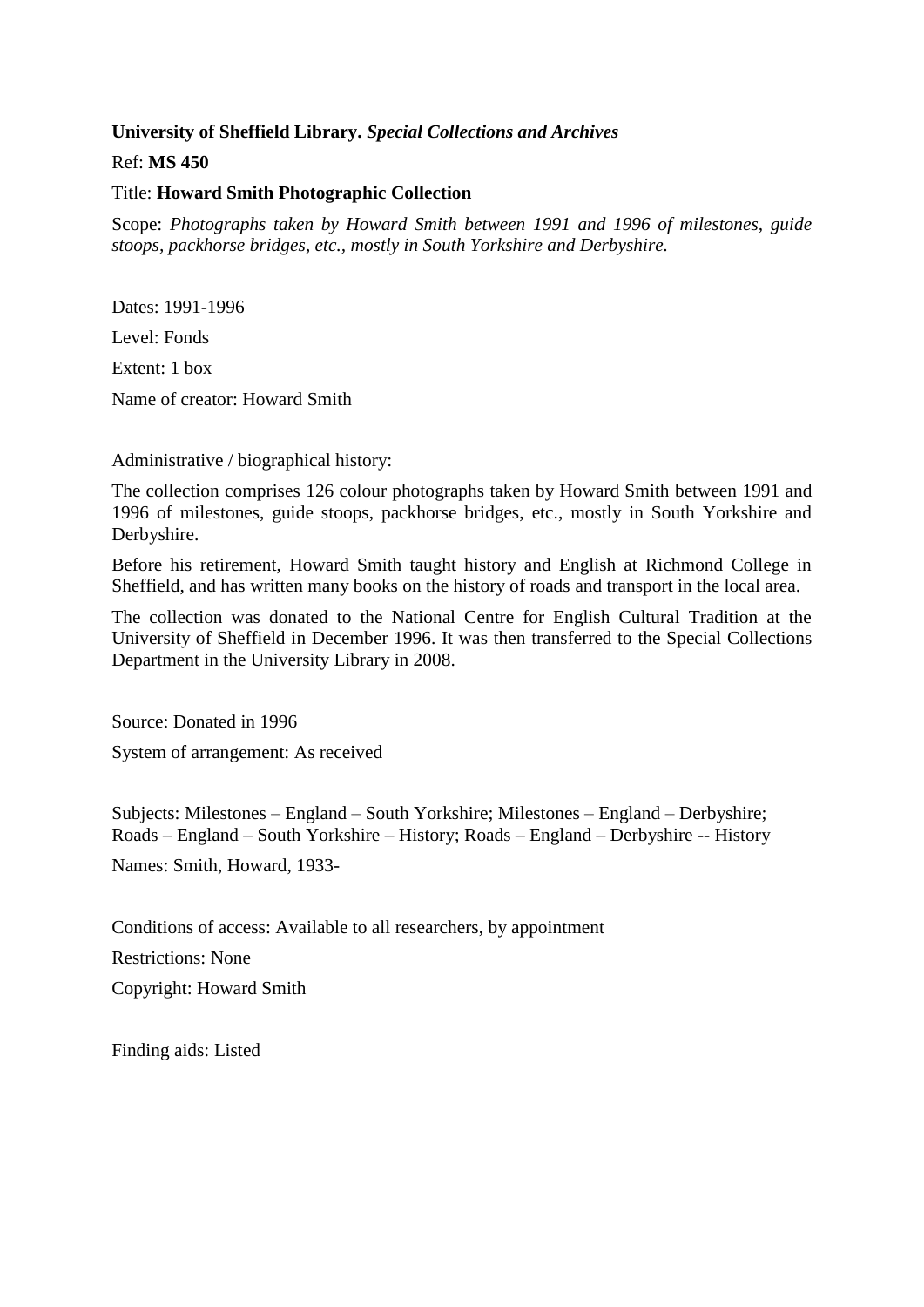| <b>MS 450</b> | <b>Howard Smith Photographic Collection</b>                                                                                                                                                           |
|---------------|-------------------------------------------------------------------------------------------------------------------------------------------------------------------------------------------------------|
| Listing       |                                                                                                                                                                                                       |
| 450/1         | "Take off" stone at West side of Okehampton-Tavistock road (now<br>A386) at Beardon, Devon (Dartmoor). September 1996                                                                                 |
| 450/2         | "Take off" stone next to tethering ring stone on Okehampton-Tavistock<br>road at Beardon. September 1996                                                                                              |
| 450/3         | Guide stoop at junction of Cockshutts Lane/Lumb Lane, near<br>Oughtibridge, Sheffield (map reference 304937). Vandalised. June 1994                                                                   |
| 450/4         | Guide stoop at junction of Cockshutts Lane/Lumb Lane, near<br>Oughtibridge, Sheffield (map reference 304937). Restored. July 1995                                                                     |
| 450/5         | Guide stoop at junction of lanes to Green Farm/Midhope / Unsliven<br>Bridge, Sheffield (map reference 249988). June 1994                                                                              |
| 450/6         | Guide stoop on Bolsterstone-Midhope Road near Green Farm, Sheffield<br>(map reference 252983). June 1994                                                                                              |
| 450/7         | Guide stoop at junction of Kirk Edge Road/Burnt Hill Lane, Sheffield<br>(map reference 289921). June 1994                                                                                             |
| 450/8         | Guide stoop at junction of lanes to Green Farm/Midhope/Unsliven Bridge,<br>Sheffield (map reference 249988). June 1994                                                                                |
| 450/9         | Wakefield Bridge plaque. July 1991                                                                                                                                                                    |
| 450/10        | Wakefield Bridge chapel, 1342-1356. July 1991                                                                                                                                                         |
| 450/11        | Wakefield Bridge chapel on River Calder, 1342-1356. July 1991                                                                                                                                         |
| 450/12        | Bridge over River Drone at Unstone (originally packhorse 1717, modified for<br>Sheffield-Chesterfield turnpike, 1758) datestone. February 1993                                                        |
| 450/13        | Former packhorse bridge over River Calder, dates from 1730. 3 arches, span<br>51ft, width 61 inches, parapets 30 inches. July 1991                                                                    |
| 450/14        | Rotherham 15 <sup>th</sup> century bridge and 1483 bridge chapel (looking upstream over<br>River Don) (map reference 427930). July 1991                                                               |
| 450/15        | Glen Howe Park packhorse bridge from Broomhead re-erected 1917? Width<br>56 inches, parapets 15 inches (map reference 293943). April 1992                                                             |
| 450/16        | Former packhorse bridge at Ewden (now Glen Howe Park, off A6102). Built<br>1743, taken down when Ewden Reservoir constructed and re-erected 1917?<br>Span 22 feet (map reference 293943). August 1992 |
| 450/17        | Rivelin packhorse bridge (looking downstream, near Rails Road, Sheffield).<br>Span 22 feet, width 37 inches, height 23 inches (map reference 292873). April<br>1993                                   |
| 450/18        | Rivelin packhorse bridge (looking North). Width 37 inches, parapets 30 inches<br>(map reference 292873). April 1993                                                                                   |
| 450/19        | Willow Bridge, Oxspring, near Penistone, 1734. Span 30 feet, width 39<br>inches, parapets 38 inches (map reference 267026). August 1992                                                               |
| 450/20        | Barncliffe Stoop, waymarker, Long Causeway (now Redmires Road, Hallam<br>Head, Sheffield) (map reference 302865). April 1996                                                                          |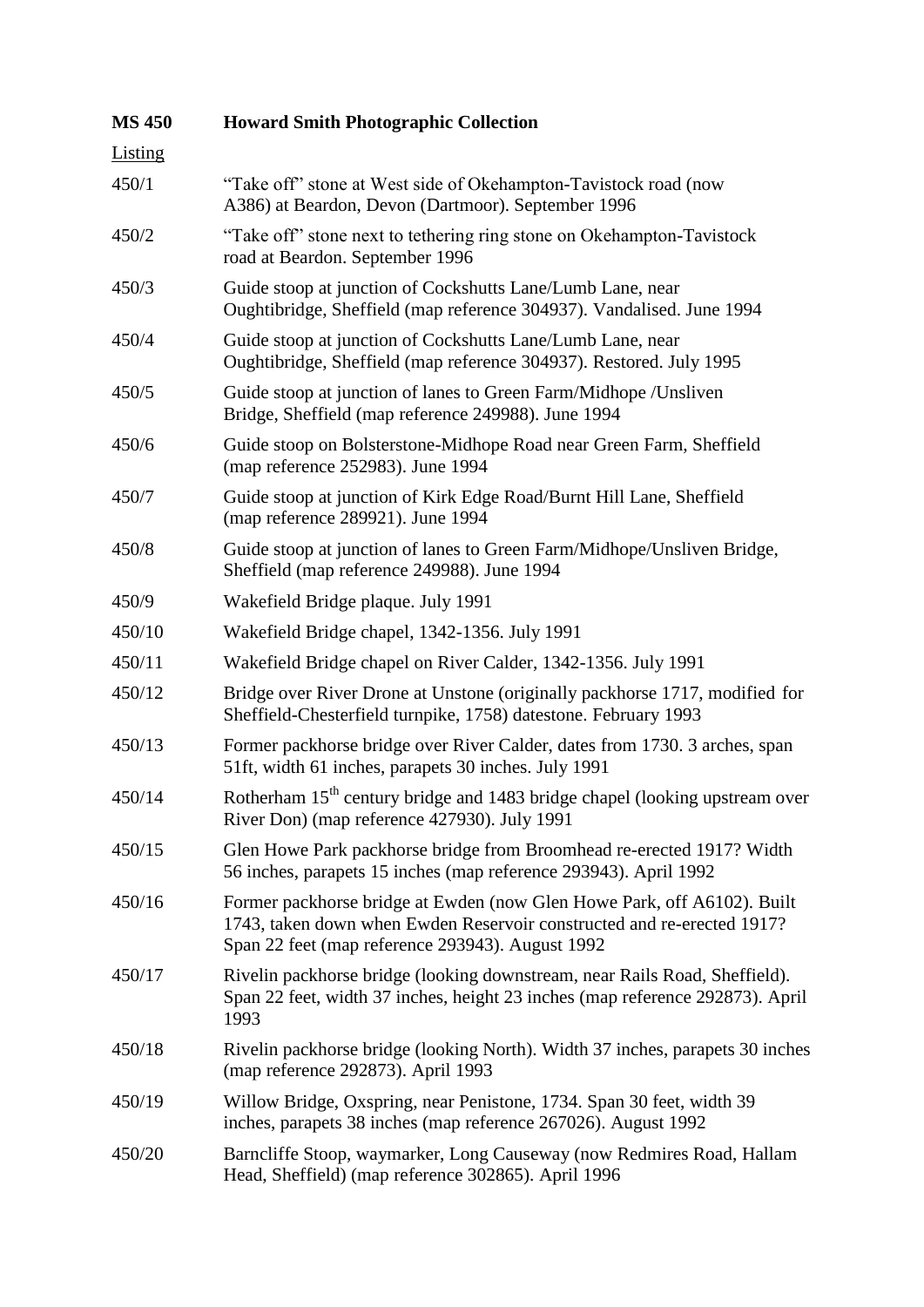| 450/21 | Former milestone, Ringinglow Road (South side road, between Ecclesall and<br>High Storrs School, Sheffield) (map reference 321845). April 1996                                           |
|--------|------------------------------------------------------------------------------------------------------------------------------------------------------------------------------------------|
| 450/22 | Milestone on Long Causeway (now Redmires Road, West of Lodge Moor,<br>Sheffield) (map reference 273859). March 1996                                                                      |
| 450/23 | Matlock Bridge (River Derwent), 4 arches, 15 <sup>th</sup> century, widened 1904 (map<br>reference 298601). July 1995                                                                    |
| 450/24 | Matlock Bridge (River Derwent), 4 arches, 15 <sup>th</sup> century, widened 1904 (map<br>reference 298601). July 1995                                                                    |
| 450/25 | Cromford Bridge (River Derwent), from downstream. Originally built as a<br>packhorse bridge – note $15th$ century pointed arches (map reference 300572).<br>August 1992                  |
| 450/26 | Cromford Bridge (River Derwent), from upstream. This side widened when<br>turnpike road built 1777 – note round arches, other side's are pointed! (map<br>reference 300572). August 1992 |
| 450/27 | Milestone, side of former bank, foot of Old Ecclesall Road (A625), Sheffield<br>(down from Safeway, site of former $S & E$ Co-op Arcade) (map reference<br>346864). 1994                 |
| 450/28 | Milestone, Manchester Road, near Bell Hagg, Sheffield. (Original 1821<br>milestone) (map reference 305871). April 1993                                                                   |
| 450/29 | Milestone, Greenhill village. Former Gleadless- -Greenhill Moor Hathersage<br>turnpike road (map reference 346811). June 1995                                                            |
| 450/30 | Milestone, side of A57 at Crosspool, Sheffield (Tavern Service Station)<br>(formerly Sheffield – Glossop turnpike road, opened 1821) (map reference<br>311872). August 1995              |
| 450/31 | Milepost, Rowsley – Chesterfield road (map reference 276659). August 1993                                                                                                                |
| 450/32 | Milestone near Mickley Farm, East side of B6054 (map reference 329796).<br>April 1992                                                                                                    |
| 450/33 | Milepost, East side of road leaving Totley for Owler Bar (map reference<br>303797). April 1992                                                                                           |
| 450/34 | Milestone, Holmesfield Common, South side B6054 (map reference 315776).<br>April 1992                                                                                                    |
| 450/35 | Milestone, Holmesfield Common, South side B6054 (map reference 315776).<br>April 1992                                                                                                    |
| 450/36 | Milestone, Holmesfield Common, South side B6054 (map reference 315776).<br>[April 1992]                                                                                                  |
| 450/37 | Milestone to West of Chapel-en-le-Frith on road to Whaley Bridge (former<br>A6, now B5470) (map reference 033800). June 1991                                                             |
| 450/38 | Godfrey Hole toll cottage, near Wirksworth on B5035 near Sycamore Farm<br>(map reference 267535). August 1993                                                                            |
| 450/39 | Little Rowsley toll cottage, on road from Rowsley to Chesterfield (map<br>reference 264661). August 1993                                                                                 |
|        |                                                                                                                                                                                          |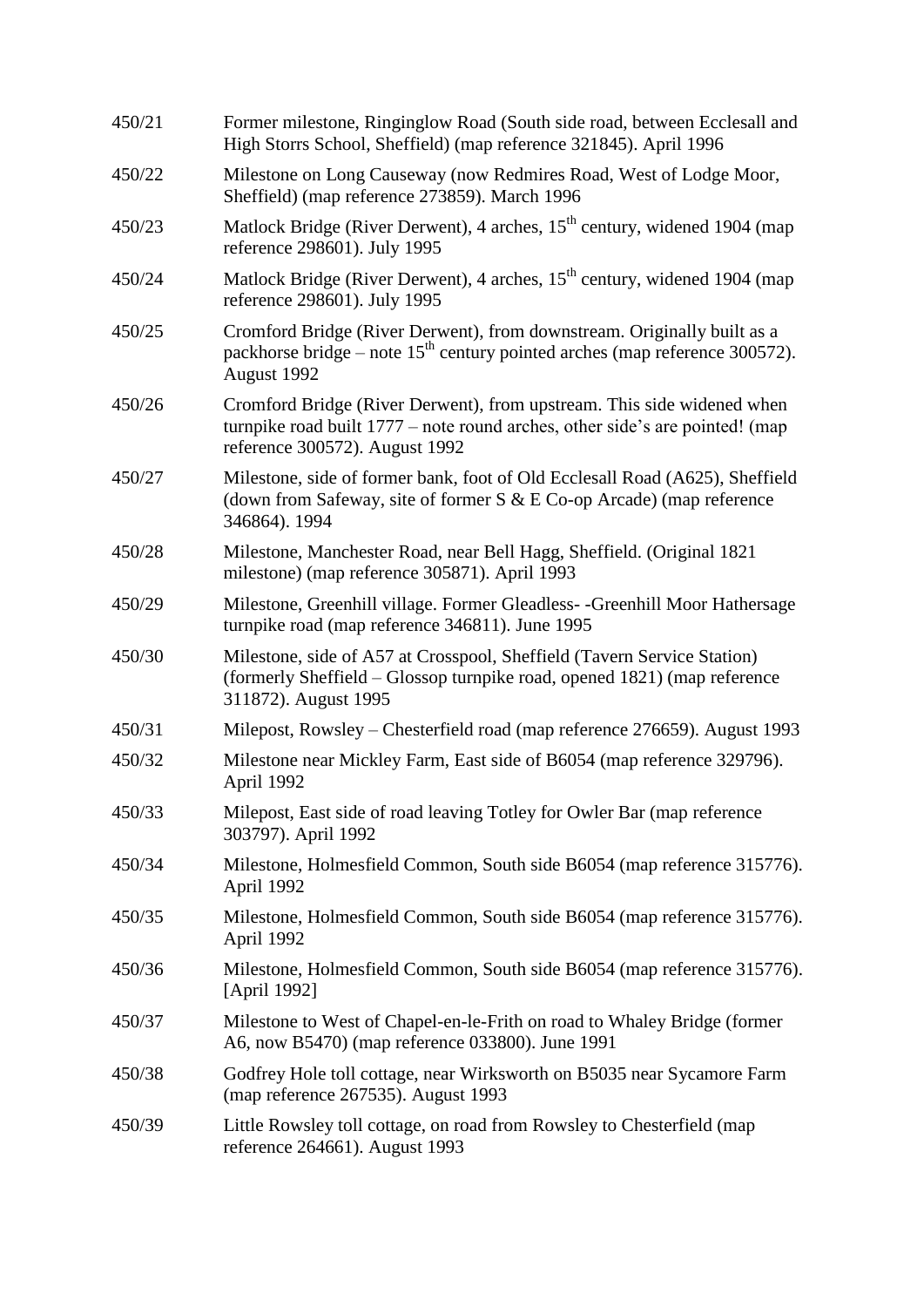| 450/40 | Former tollgate posts, Hunters Bar, Ecclesall Road, Sheffield (A625). Toll<br>house built 1817 for new turnpike road, Ecclesall Road to Banner Cross,<br>replacing Sharrow Lane and Psalter Lane route (map reference 332857). [n.d.] |
|--------|---------------------------------------------------------------------------------------------------------------------------------------------------------------------------------------------------------------------------------------|
| 450/41 | Former tollgate stoops (from Owler Bar tollgate), Moorwood's Hall Farm on<br>Moorwood's Lane, between A621 and B6054 (map reference 301785). March<br>1995                                                                            |
| 450/42 | Former tollgate stoops, probably from top of Twentywell Lane, Sheffield.<br>Now at entrance to drive of Woodthorpe Hall, MIckley Lane (map reference<br>317798). June 1995                                                            |
| 450/43 | Bar Cottage, Old Woodhead Road (North of Grenoside village) on 1777 to<br>1826 turnpike road Sheffield - Huddersfield - Halifax (map reference<br>321958). August 1995                                                                |
| 450/44 | Guide stoop, Sycamore Farm to West of Wirksworth, T junction on B5035,<br>Middleton - Ashbourne road/Callow road. Gritstone 45 inches high x 13<br>inches x 12 inches taper (map reference 267535). August 1993                       |
| 450/45 | Guide stoop, Sycamore Farm at Hopton on Wirksworth – Ashbourne road<br>(B5035) (map reference 267535). July 1995                                                                                                                      |
| 450/46 | Guide stoop, Sycamore Farm at Hopton on Wirksworth – Ashbourne road<br>(B5035) (map reference 267535). July 1995                                                                                                                      |
| 450/47 | Guide stoop, Back lane, old packhorse road up Hall Dale, Darley Dale -<br>Beeley Moor (map reference 285635). November 1994                                                                                                           |
| 450/48 | Guide stoop, Wirksworth - Ashbourne road, B5035, cemented on to base<br>(map reference 234524). July 1995                                                                                                                             |
| 450/49 | Guide stoop, Alport Height, 2 m. South East of Wirksworth. Moved from<br>nearby crossroads, once used as gatepost (map reference 305516). July 1995                                                                                   |
| 450/50 | Guide stoop, Alport Height, 2 m. South East of Wirksworth. Moved from<br>nearby crossroads, once used as gatepost (map reference 305516). July 1995                                                                                   |
| 450/51 | Guide stoop, Tansley East of Matlock, opp. Scotland Villa near Scotland<br>Nurseries (map reference 338598). July 1995                                                                                                                |
| 450/52 | Guide stoop, Northwood Lane, off A6 Rowsley – Matlock Road (map<br>reference 263647). October 1995                                                                                                                                    |
| 450/53 | Guide stoop, now at Revolution House, Old Whittington, Chesterfield (map<br>reference 384749). Possibly sited at Boythorpe crossroads. August 1995                                                                                    |
| 450/54 | Guide stoop, base of village cross, North Wingfield, opp. "The Gate" public<br>house on A6175 (map reference 409648). August 1995                                                                                                     |
| 450/55 | Guide stoop, base of village cross, North Wingfield (map reference 409648).<br>August 1995                                                                                                                                            |
| 450/56 | Guide stoop, base of village cross, North Wingfield (map reference 409648).<br>August 1995                                                                                                                                            |
| 450/57 | Guide stoop, now in garden of Revolution House, Old Whittington,<br>Chesterfield. Correct site not known (map reference 384749). July 1995                                                                                            |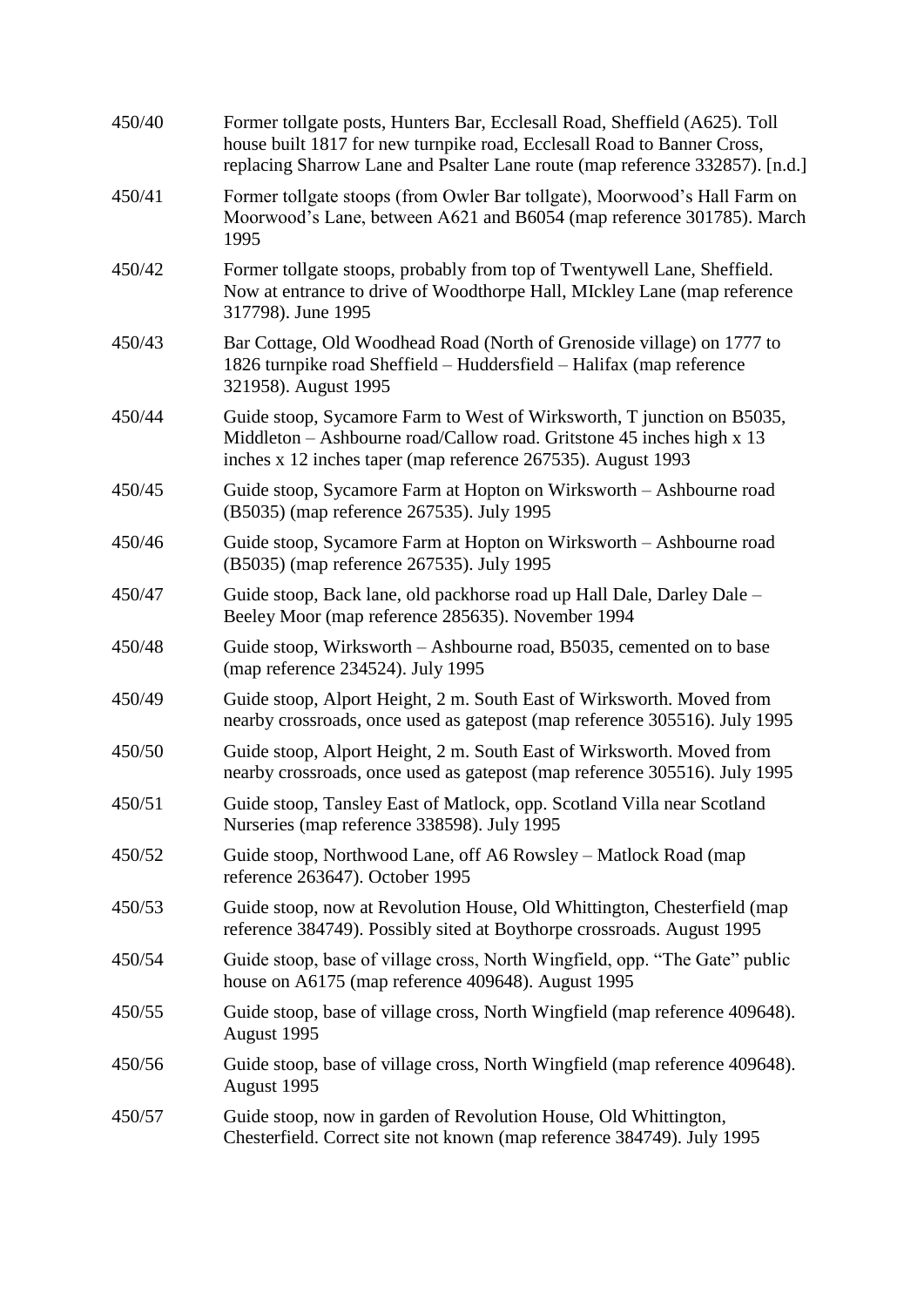| 450/58 | The Birley Stone, just off road Oughtibridge – Grenoside, dates at least from<br>1181 AD, restored 1936 after being vandalised (map reference 324934).<br>August 1995                                           |
|--------|-----------------------------------------------------------------------------------------------------------------------------------------------------------------------------------------------------------------|
| 450/59 | Guide stoop, near bridge at Thick Hollins near Meltham, South of<br>Huddersfield (map reference 104102). August 1995                                                                                            |
| 450/60 | Guide stoop at T junction, Netherthong/Ford Inn road from Meltham, near<br>Marsden (map reference 108099). August 1995                                                                                          |
| 450/61 | Guide post in Tolson Museum, Huddersfield (map reference 163165). Date<br>1758, probably from Shelley Bank Bottom (map reference 201110). August<br>1995                                                        |
| 450/62 | Guide stoop, Salter Hill Lane, Dyson Cote, North of Stocksbridge (on<br>Saltway, Woodhead – Rotherham) (map reference 258004). September 1993                                                                   |
| 450/63 | Hartcliff(e) stoop (map reference 224018). May 1991                                                                                                                                                             |
| 450/64 | Rotherham milestone near Hartcliff(e) Tower (map reference 224018). May<br>1991                                                                                                                                 |
| 450/65 | "Take off" stone, Mortimer Road. Top of Sheephouse Height (road up from<br>Midhopestones to Penistone) (map reference 246006). May 1991                                                                         |
| 450/66 | Guide stoop at Old Wood head Road, Wortley, junction with lane to<br>Howbrook (map reference 311976). March 1992                                                                                                |
| 450/67 | Guide stoop at Old Wood head Road, Wortley, junction with lane to<br>Howbrook (map reference 311976). March 1992                                                                                                |
| 450/68 | Hexagonal guide stoop at Dyson Cote crossroads on Woodhead – Rotherham<br>Saltway, a former 1740 turnpike road (map reference 254005). May 1993                                                                 |
| 450/69 | Former toll cottage, Hayfield (Glossop – Chapel turnpike road 1792) (map<br>reference 037868). November 1993                                                                                                    |
| 450/70 | Former tollgate stoops at Moorwood's Farm, Moorwood's Lane (from A621 –<br>B6054), probably taken from Owler Bar tollgate (map reference 299785).<br>March 1995                                                 |
| 450/71 | Former tollgate stoop set in wall to West of Moorwood's Farm (on link road<br>A621 - B6054) (map reference 298785). March 1995                                                                                  |
| 450/72 | Former Stony Ridge tollgate stoops at New Whitelow Farm, Whitelow Lane,<br>Dore (East of A625 Castleton Road) (map reference 291815. August 1993                                                                |
| 450/73 | Part of wall on unmetalled lane on top of Royd Moor, which descends High<br>Bank into Thurlstone, near Penistone (map reference 217040). Probably once<br>sited at crossroads (map reference 216042). July 1995 |
| 450/74 | Part of wall on unmetalled lane on top of Royd Moor, which descends High<br>Bank into Thurlstone, near Penistone (map reference 217040). Probably once<br>sited at crossroads (map reference 216042). July 1995 |
| 450/75 | Milestone former Tinsley – Doncaster turnpike road, now A6178 (metal plate<br>mounted on former milestone), South end of Deadman's Hole Lane (map<br>reference 404914). February 1995                           |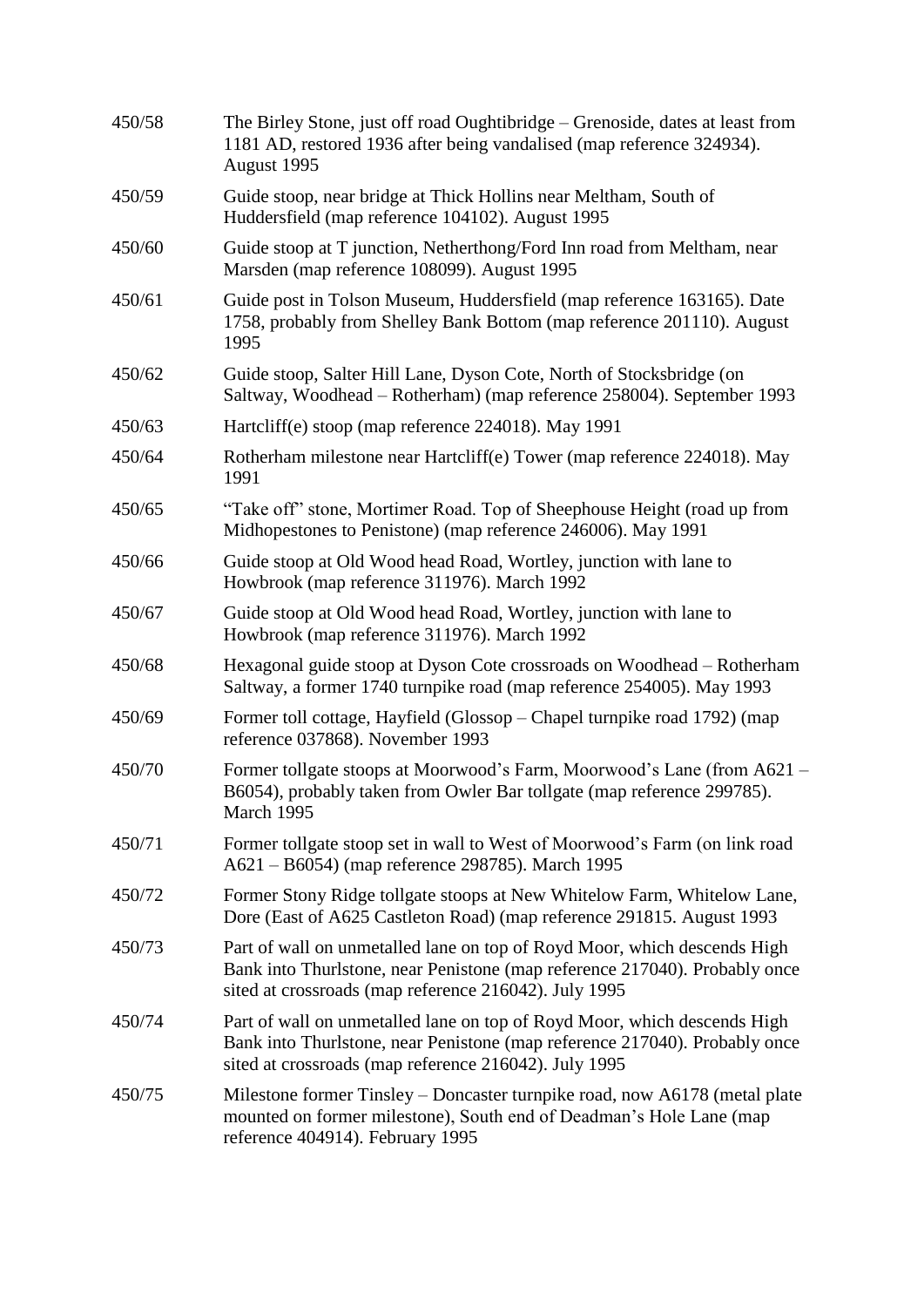| 450/76 | Milestone former Tinsley – Doncaster turnpike road, now A6178 (metal plate<br>mounted on former milestone), South end of Deadman's Hole Lane (map<br>reference 404914). February 1995 |
|--------|---------------------------------------------------------------------------------------------------------------------------------------------------------------------------------------|
| 450/77 | Strines Inn, Mortimer Road, Sheffield (map reference 222906). August 1992                                                                                                             |
| 450/78 | "The Snake" Inn (1821), A57, former Sheffield – Glossop turnpike (map<br>reference 112905). May 1991                                                                                  |
| 450/79 | Saltergate Lane, Bamford (ancient way to Stanedge) (map reference 208826).<br>November 1992                                                                                           |
| 450/80 | Norfolk Arms public house, Ringinglow, Sheffield (map reference 291837).<br>August 1991                                                                                               |
| 450/81 | Milestone, side of former bank, foot of Old Ecclesall Road (A625), Sheffield<br>(down from Safeway, site of former $S & E$ Co-op Arcade) (map reference<br>346864). May 1993          |
| 450/82 | Milestone, bottom of Ecclesall Road, set into bank wall, East of Safeway (map<br>reference 346864). May 1993                                                                          |
| 450/83 | Thieves Bridge, Houndkirk Road (abandoned stretch of Sheffield to Buxton<br>turnpike road) (map reference 283825). March 1995                                                         |
| 450/84 | Waymarker/snow stone, Houndkirk Road (looking North North East towards<br>Ringinglow), side of abandoned Sheffield to Buxton turnpike road (map<br>reference 287827). March 1995      |
| 450/85 | Milestone on former A57 Worksop Road, in front of Halfway Grange (map<br>reference 476853). May 1994 (Photo courtesy of T.A. Heaton)                                                  |
| 450/86 | Guide stoop at Hallam Head, Redmires Road, Sandygate, Sheffield (map<br>reference 301865). [n.d.]                                                                                     |
| 450/87 | Parish boundary stone, Monsal Head (at the side of the public house) on<br>B6465 (map reference 185715). July 1991                                                                    |
| 450/88 | Retaining wall for A61 Chesterfield Road, Smithy wood (map reference<br>346838). April 1992                                                                                           |
| 450/89 | Milestone on former Gleadless – Hathersage turnpike road, now B6055 (map<br>reference 268793). April 1996                                                                             |
| 450/90 | Remains of milestone, Houndkirk Road, Sheffield – Buxton turnpike road<br>1758 (map reference 274811). April 1996                                                                     |
| 450/91 | Milestone, Houndkirk Road, Sheffield – Buxton turnpike road 1758 (map<br>reference 284825). April 1996                                                                                |
| 450/92 | Milestone, Houndkirk Road, Sheffield – Buxton turnpike road 1758 (map<br>reference 284825). April 1996                                                                                |
| 450/93 | Milestone, Greenhill Moor - Hathersage Turnpike Trust. Froggatt branch road<br>(Longshaw – Calver) (map reference 251773). April 1996                                                 |
| 450/94 | Milestone on Long Causeway, now Redmires Road, West of Lodge Moor<br>(map reference 273859). March 1996                                                                               |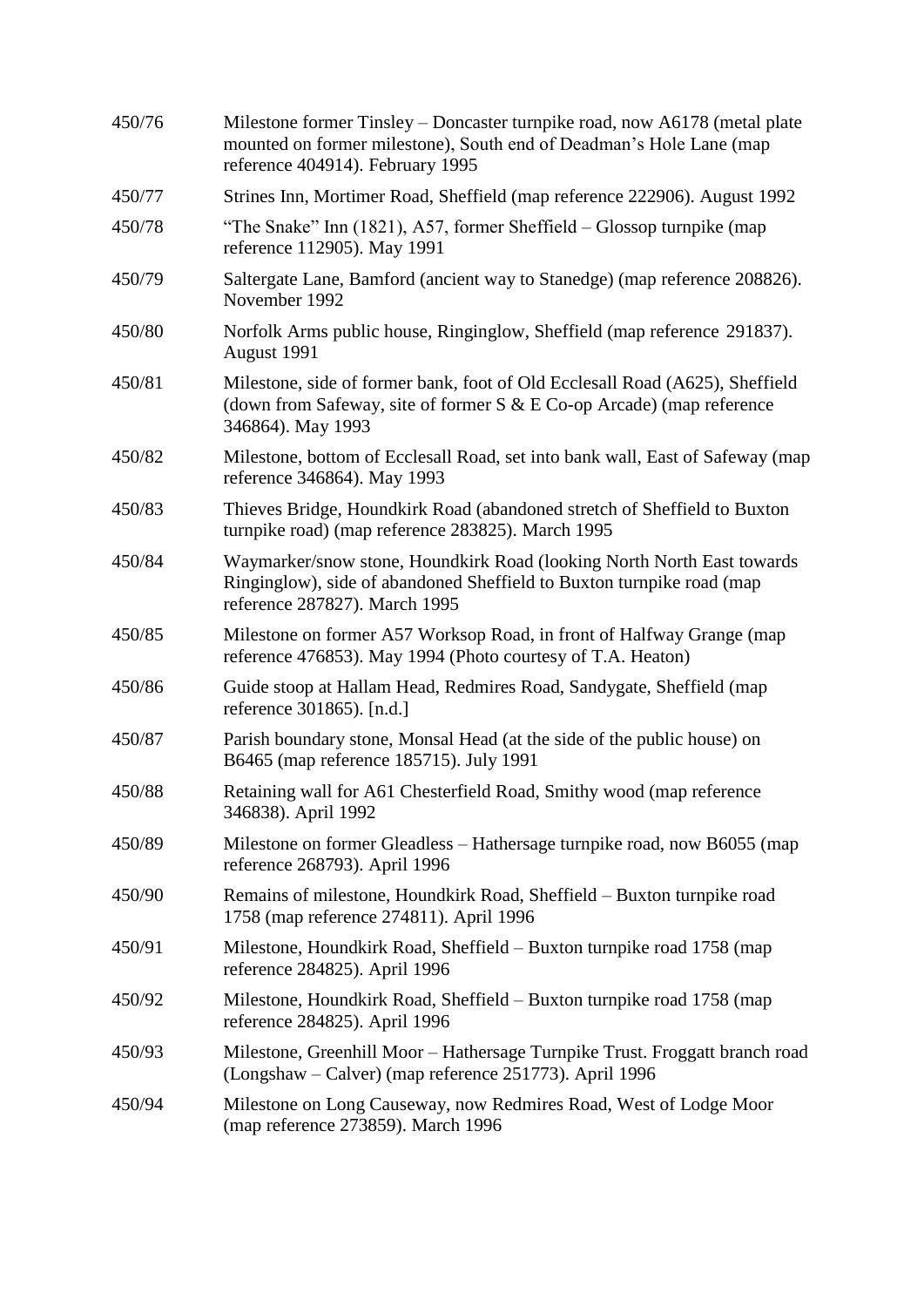| 450/95  | Guide stoop in thorn hedge, Edale village. Edge of car park, junction of roads<br>to Grindsbrook hamlet – railway station, with road to Barber Booth (map<br>reference 124853). April 1996 |
|---------|--------------------------------------------------------------------------------------------------------------------------------------------------------------------------------------------|
| 450/96  | Milepost, Cross Hill (East side), near junction with High Street, Ecclesfield<br>(former Sheffield – Wakefield turnpike of 1758, now A6135) (map reference<br>361934). January 1996        |
| 450/97  | Boundary stone township of Hathersage/township of Holmesfield, at T of road<br>junction near Wooden Pole, Longshaw, North side of B6054 (map reference<br>269789. April 1996               |
| 450/98  | Thieves Bridge, Houndkirk Road (map reference 283825). April 1996                                                                                                                          |
| 450/99  | Former milestone, Ringinglow Road (South side of road between Ecclesall<br>and High Storrs Schools) (map reference 321845. April 1996                                                      |
| 450/100 | Watmarker, Hallam Head on Long Causeway, now Redmires Road,<br>"Barncliffe Stoop" (map reference 302865). April 1996                                                                       |
| 450/101 | Milestone on present A621 (Ramsley Moor) (former Greenhill Moor -<br>Hathersage Turnpike Trust, branch road from Owler Bar – Baslow) (map<br>reference 284759). March 1996                 |
| 450/102 | Former milestone, Ringinglow Road (between Bents Green and Round House)<br>(map reference 307840). March 1995                                                                              |
| 450/103 | Guide stoop, Winstermoor Farm, Shothouse Spring near Grangemill (map<br>reference 243593). April 1996                                                                                      |
| 450/104 | Guide stoop, Winstermoor Farm, Shothouse Spring near Grangemill (map<br>reference 243593). April 1996                                                                                      |
| 450/105 | Guide stoop (map reference 243593). April 1996                                                                                                                                             |
| 450/106 | Guide stoop, Longshaw House, near white barred entrance gate to main drive<br>(map reference 265801). April 1996                                                                           |
| 450/107 | Guide stoop, Longshaw Estate, near Sheffield Plantation (map reference<br>261794). April 1996                                                                                              |
| 450/108 | Guide stoop near Barbrook Reservoir (map reference 287773). September<br>1994                                                                                                              |
| 450/109 | Guide stoop, Pudding Pie Farm (map reference 307718). April 1996                                                                                                                           |
| 450/110 | Guide stoop, Brampton East Moor (Gibbet Moor) (map reference 294692).<br>August 1994                                                                                                       |
| 450/111 | Guide stoop, Beeley Moor. Map reference 299680. April 1996                                                                                                                                 |
| 450/112 | Guide stoop, Beeley Moor (map reference 296674). August 1995                                                                                                                               |
| 450/113 | Guide stoop, Screetham House Farm, Beeley Moor. East gatepost (half of<br>original stoop) (map reference 301666). August 1996                                                              |
| 450/114 | Guide stoop, Screetham House Farm, Beeley Moor (map reference 301666).<br>August 1996                                                                                                      |
| 450/115 | Guide stoop, Tansley near Matlock (map reference 338598). August 1996                                                                                                                      |
| 450/116 | Guide stoop, Tansley near Matlock (map reference 338598). August 1996                                                                                                                      |